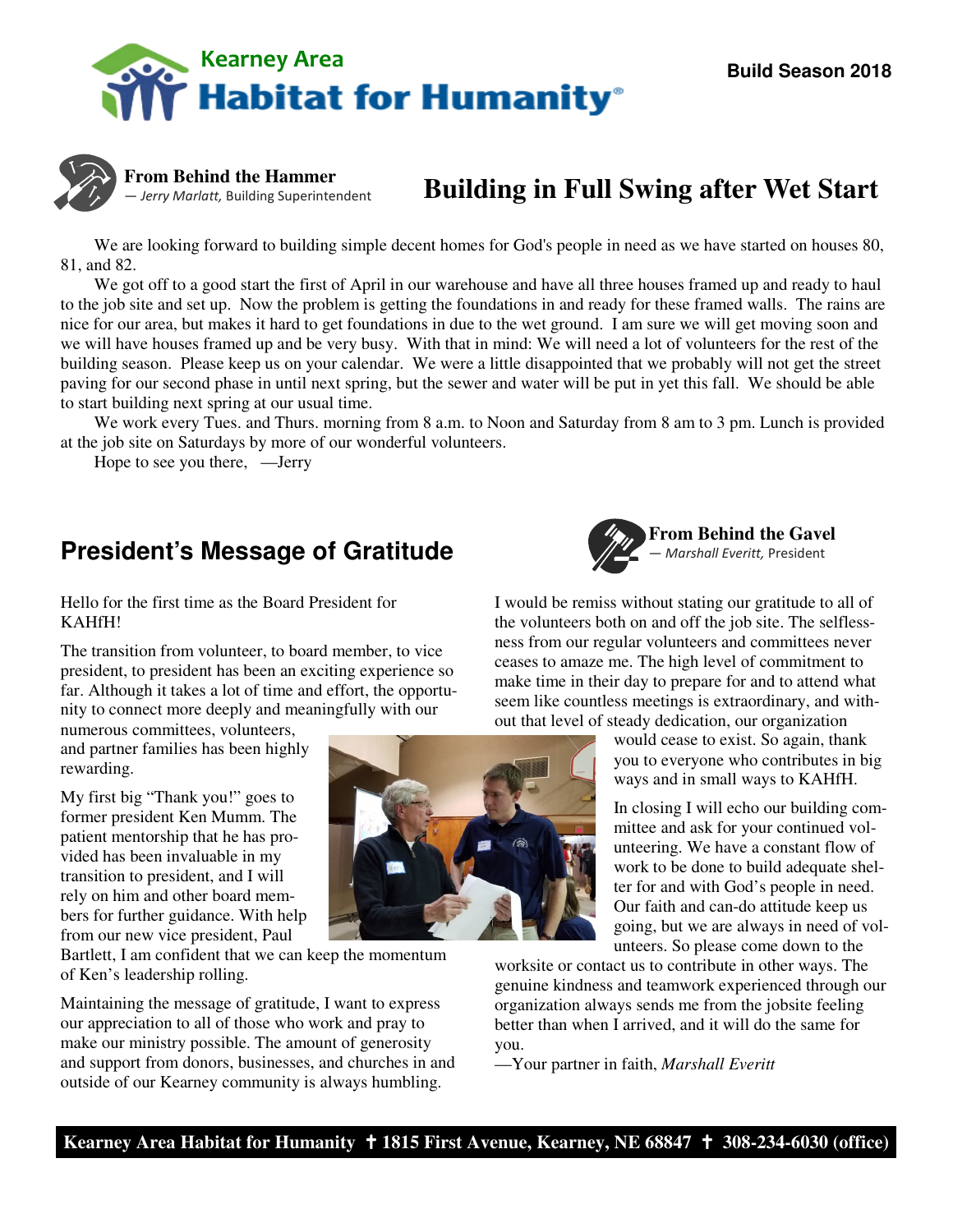

I am Dawn Chadrick and I have three children, Haylee and Christian who are 14 year old twins and a 24 year old son, Jake, who is grown up and out of the house. I have worked at Kearney Housing Agency over 5 years, and I started wanting to partner with Habitat about 8 years ago. I kept hearing about the program and how great it is and decided that I wanted to be a part of it. I thought it would be a great way to obtain a home for my family and not only obtain a home, but build a home. Now that the build season has started, I'm really excited about seeing the progress of the building process from ground up, and also the coming together of the volunteers and committee members to make homeowners' dreams a reality and the relationships that build because of it.

 Thank you all so much for your passion to be a part of Habitat and for making it possible for families to have a place they can call home.

 Hello, my name is Jackie Vasquez, and I have a daughter named Ellie. She is 5 years old, and she is my little ray of sunshine. She is full of energy and just brings joy to our lives! I recently just started at Baldwin's. It was a huge adjustment but now that I know the job, it is easier, and I am now the backup supervisor for whenever my boss is gone. I knew about Habitat due to one of my older sisters being chosen for a home for her family, and now l know more and keep learning as I go! I am most excited about this build season that we will get the opportunity to meet new people and get some experience on the process of building a home!

 I would like to say a big thank you to the Habitat family for everything they do and their hard work on putting a great team together to make things go smoothly. Thank you to everyone who is part of the Habitat family. We couldn't be more blessed and thrilled for this year to come!



## An Affordable Housing Solution for Kearney

 There is a great deal of conversation in Kearney about the pressing need for affordable housing. The fact that you received this newsletter means you are a volunteer and/or donor committed to the continuing success of this Christian housing ministry. You are an integral part of creating an affordable housing solution!

 We want you to know that our total budget for 2018 is \$221,000. With those dollars, we will be building three, 1,150 square-foot homes for and with God's people in need. These are simple, decent, affordable homes that hundreds of volunteers and the future homeowners will complete, guided by our very skilled Building Committee members. These will be the 80th, 81st and 82nd homes that you and so many other awesome volunteers and donors will have built.

 The existing homeowners, who are making monthly principal-only mortgage payments, will pay a total of \$90,000 to KAHfH this year. Those payments will be recycled right back into purchasing materials for homes this year. Thus, we need to raise \$131,000 in new money to reach the total \$221,000.

 We are extremely grateful to the dozens of individuals as well as the businesses, churches and foundations who have already donated this year! We are asking you, our friends, to prayerfully consider donating now that our 2018 home construction season is underway. We ask that you make your check payable to Kearney Area Habitat for Humanity and mail it to 1815 First Ave., Kearney, NE 68847.

 We are forever thankful for what you, our loyal supporters, have accomplished in the first 25 years of KAHfH! The excitement is building!

The KAHfH Fundraising Committee - Mel Wiens, Blaine Drozd, Margaret Messbarger and Jim McKenzie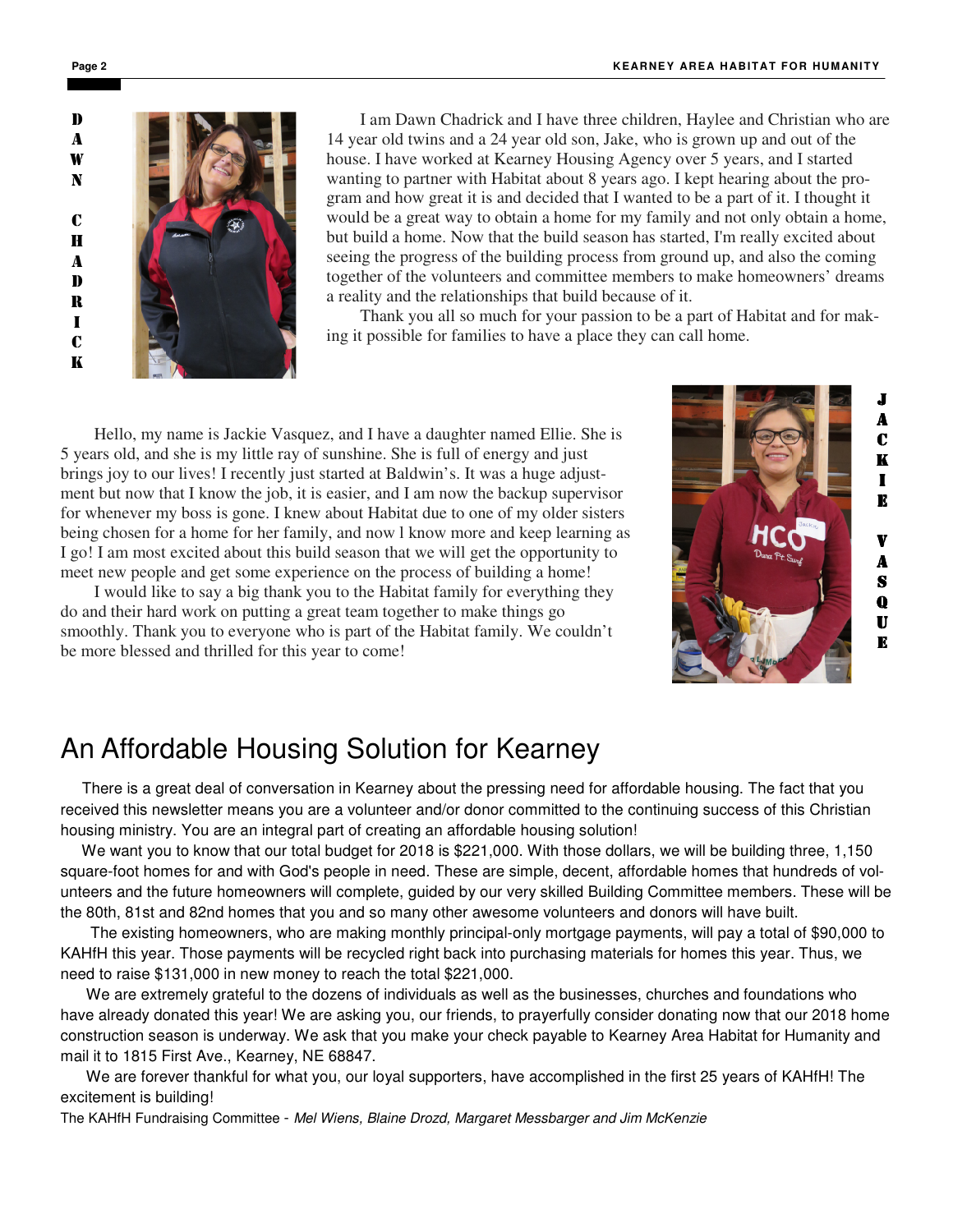## **Family Selection Committee….How It Works**

Greetings to all from the KAHfHFamily Selection Committee (FSC)…...

Prior to breaking ground on any of thehomes with our partner families, the FSC completes a detailed process to determine the most qualified applications to present to the board. This process includes responding to approximately 90 inquiries annually; conducting initial telephone interviews; obtaining and analyzing credit reports; providing credit counseling; obtaining and underwriting complete loan applications; completing home visits; and monitoring applicants during the construction process. Each of these steps are tracked and often require multiple contacts with individual applicants and board members to ensure that there are no misunderstandings during this process, which often takes over a year to complete.

Since the last time we wrote about our activities, we have undergone a substantial change in the membership and structure of the FSC. Current board members that serve on the FSC are Tammy Jeffs (Co-Chair), Paul Bartlett (Co-Chair) and Deb Fox. Other committee members include Sister Catherine

Bones, Laurie Jameson, Stan Wilson, Cindy Barney, and our newest member: Nancy Osterbuhr.

Nancy's role on the FSC will be to serve as our affiliate's qualified loan originator. This will help our affiliate stay in compliance with HfHI requirements and will provide more residential lending experience to our committee.

Each year we evaluate our FSC processes and policies to ensure that we have complete applications ready for board consideration in September for the coming year's build season. Currently we have four applications in process for the 2019 build season. Our building committee will determine the number of homes to be built in the coming year (typically three) and the families with complete applications will be selected to partner with KAHFH based on those demonstrating the greatest need.

Thank you for supporting the family selection process with your referrals from build site volunteers, churches, agencies, and employers.

—Co chairs: Tammy Jeffs & Paul Bartlett

### **Cans for Habitat**

You can put them (secured in bags please) in the cage box on the north side of the Habitat building at 1815  $1<sup>st</sup>$  Avenue.

You can take them and other aluminum items to Anderson Wrecking on Avenue M and ask them to put your donation on the KAHfH account.

OR, if you have a place with a lot of cans, our "can man" Charlie will come and pick them up. Just call 234-6030 and leave a message for him.



Many cans or just a few . . . every little bit helps the "can" cause.

In 2017, you contributed \$1,016 in cans. Let's beat that figure in 2018.

### **THANK YOU**

### **2018 Kearney Area Habitat for Humanity**

*Marshall Everitt.* . . . . . . President *Paul Bartlett . . .* Vice President *Cory Christians . . . . . .* Treasurer *Beth Forbess* . . . . . . . . . Secretary

### **Committee Chairpersons**

*Jerry Marlatt* . . . . . . . . Building *Randall Heckman . .*Co-Building *Ranae Zimmer*. Church Relations and Volunteer Coordinator *Kathy Everitt.* . . .Family Nurture *Tammy Jeffs* . . Family Selection *Jim McKenzie....*.Fund Raising *Bonnie Mumm* . . . . . Hospitality *Glennis Nagel* . .Public Relations *Ken Mumm* . . . . . Site Selection *Cindy Barney* . . . . . . . . Finance *Barbara Clark* . . . . Technology

**Other Board Members**  *Carol Erickson, Judy Fisher,* 

*Deb Fox, Tom Hardekopf, Paul Jackson, Darrell Teply, Mel Weins* 

#### AARON & CHELSEA



 We are Aaron Williams and Chelsea Smith. Aaron Ray and Anthony Mark are our 4 year old twins. Abel Joseph Williams is our 6 month old son. We are most excited about the idea of us obtaining a HOME for our children.

 To all the volunteers, words cannot describe the feelings we have about you all. This opportunity is life changing and for the sake of our children's future, we thank you ALL from the bottom of our hearts